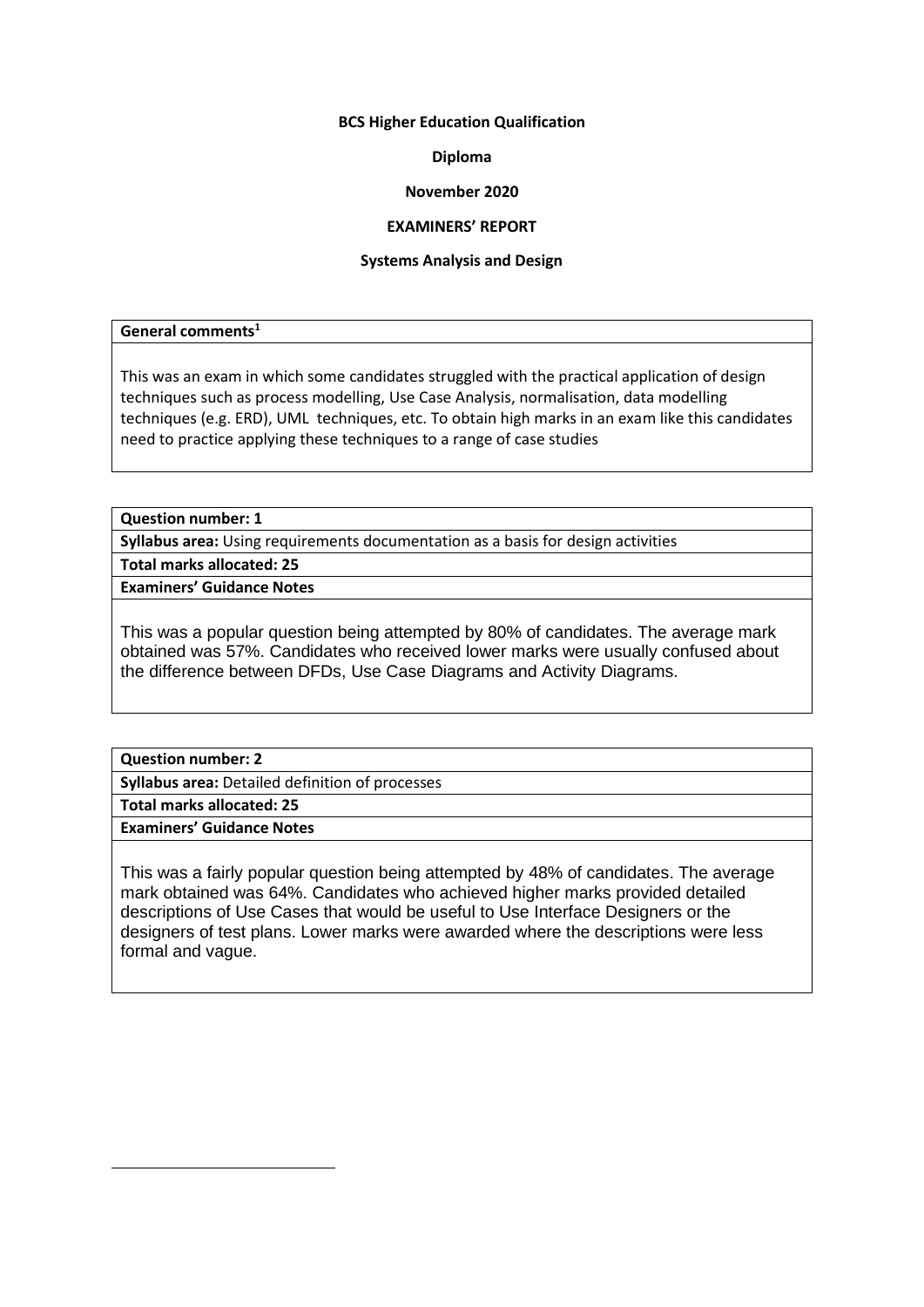**Question number: 3**

**Syllabus area:** System design and Solution Delivery

**Total marks allocated: 25**

**Examiners' Guidance Notes**

This was a fairly popular question being attempted by 48% of candidates. The average mark obtained was 64%. Quite a few candidates obtained very high marks on this question with the average being lowered by candidates who attempted the question without a clear idea of the philosophy behind agile methods. This seemed to be a question where candidates obtained either a high mark or low mark with very few falling inbetween.

# **Question number: 4**

**Syllabus area: Logical data design**

**Total marks allocated: 17?**

**Examiners' Guidance Notes**

Nearly 90% of candidates attempted this question and the majority of them achieved a pass mark for their answers. However the results were below expectations comparing with the results achieved before.

Many answers for part (a) were reasonable and the majority of candidates were able to practically demonstrate the normalisation process. Some candidates however did not provide proper explanations and did not show primary and foreign keys.

Part (b) was answered sufficiently well. Some candidates had problems with relationships (with cardinalities of relationships in particular). Some candidates produced ERDs which were inconsistent with the normalised relations/tables.

|  | <b>Question number: 5</b> |  |  |
|--|---------------------------|--|--|
|--|---------------------------|--|--|

**Syllabus area: Object oriented design – static modelling: UML class diagrams**

**Total marks allocated: 7?**

**Examiners' Guidance Notes**

This question was attempted by appr. 41% of candidates and 57% of them achieved a pass mark.

Part (a). Many candidates identified similarities and differences, so in general this part was answered reasonably well.

Part (b) was answered reasonably well. Some candidates were unable to give proper and correct examples of relationships between classes. A number of candidates also had problems with definitions/explanations of relationships between classes (association and aggregation in particular). Also a small number of candidates did not draw relevant fragments of class diagrams. In general 'association' caused more problems than 'generalisation'.